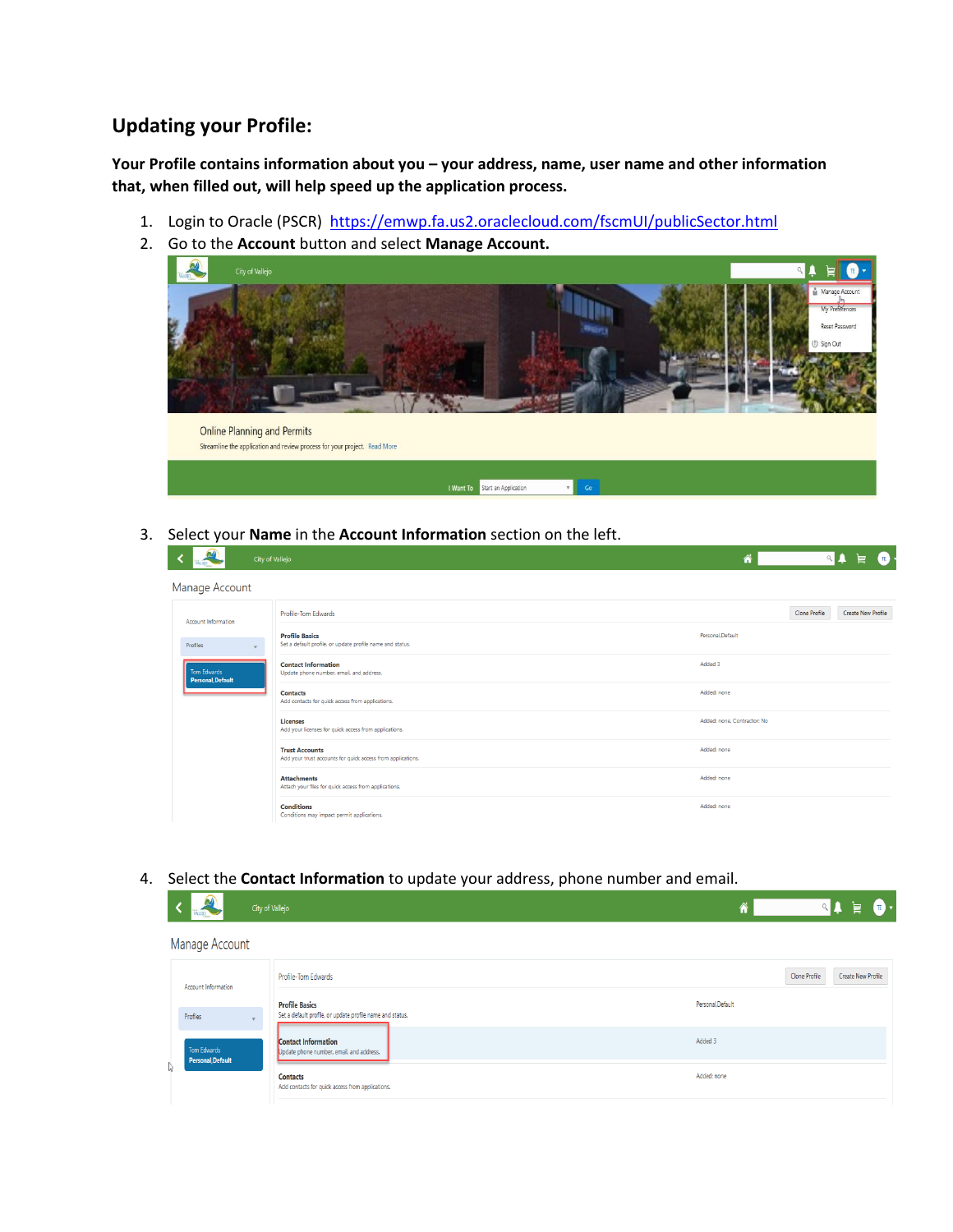| <b>Contact Information</b>                  |                 |      |                                            |                  |                        | $\times$              |
|---------------------------------------------|-----------------|------|--------------------------------------------|------------------|------------------------|-----------------------|
| ▲ Address                                   |                 |      |                                            |                  |                        |                       |
| $+ 1$<br>Address                            | Type            |      |                                            | Primary          | Delete                 |                       |
|                                             |                 |      |                                            |                  | $\widehat{\mathbb{U}}$ |                       |
| 3603 Sonoma, Vallejo, California, US, 94590 | <b>Business</b> |      |                                            | Yes              |                        | $\rightarrow$         |
| ▲ Phone                                     |                 |      |                                            |                  |                        |                       |
| $+$ $\pm$                                   |                 |      |                                            |                  |                        |                       |
| Phone                                       |                 | Type | Primary                                    |                  | <b>Delete</b>          |                       |
| +1 (916) 833-5734                           |                 | Home | Yes                                        |                  | $\widehat{\mathbf{u}}$ | $\rightarrow$         |
| ⊿ Email                                     |                 |      |                                            |                  |                        |                       |
| $+$ $\pm$                                   |                 |      |                                            |                  |                        |                       |
| Email                                       |                 | Type | Primary $\left\langle \cdot \right\rangle$ | $\blacktriangle$ | Delete                 |                       |
| rocfra@msn.com                              |                 |      | Yes                                        |                  | $\widehat{\mathbb{u}}$ | $\blacktriangleright$ |
|                                             |                 |      |                                            |                  |                        |                       |

5. Click the **Add** button. (**Note**: We will use the Address for this step. But each area is the same in the steps.)

| Contact Information                         |                 |      |            |          |                        | $\mathsf{x}$  |
|---------------------------------------------|-----------------|------|------------|----------|------------------------|---------------|
| ▲ Address                                   |                 |      |            |          |                        |               |
| ÷<br>Address                                | Type            |      |            | Primary  | Delete                 |               |
|                                             |                 |      |            |          |                        |               |
| 3603 Sonoma, Vallejo, California, US, 94590 | <b>Business</b> |      |            | Yes      | $\widehat{\mathbb{U}}$ | $\rightarrow$ |
| ▲ Phone                                     |                 |      |            |          |                        |               |
| $+$ $\,$ $\pm$                              |                 |      |            |          |                        |               |
| Phone                                       |                 | Type | Primary    |          | Delete                 |               |
| +1 (916) 833-5734                           |                 | Home | Yes        |          | $\widehat{\mathbb{U}}$ | $\rightarrow$ |
| ▲ Email                                     |                 |      |            |          |                        |               |
| $+ \quad \underline{\ast}$                  |                 |      |            |          |                        |               |
| Email                                       |                 | Type | $Primar \$ | $\Delta$ | Delete                 |               |
| rocfra@msn.com                              |                 |      | Yes        |          | $\widehat{\mathbb{u}}$ | $\rightarrow$ |
|                                             |                 |      |            |          |                        |               |

6. Start typing in a zip code in the **Zip Code** field and select the appropriate city in the list.

| Address<br>ﷺ |                                                         |                                     |
|--------------|---------------------------------------------------------|-------------------------------------|
|              | Type Business                                           | Primary<br>$\overline{\phantom{a}}$ |
|              | Country US                                              |                                     |
|              | * Zip Code 945                                          | $\circ$                             |
|              | $\star$<br>Address Line 1<br>94501, Alameda, California | ́                                   |
|              | 94502, Alameda, California<br>Address Line 2            |                                     |
|              | 94503, American Canyon,                                 |                                     |
|              | California                                              |                                     |
|              | 94503, Vallejo, California                              |                                     |
|              | 94505, Byron, California                                | $\checkmark$                        |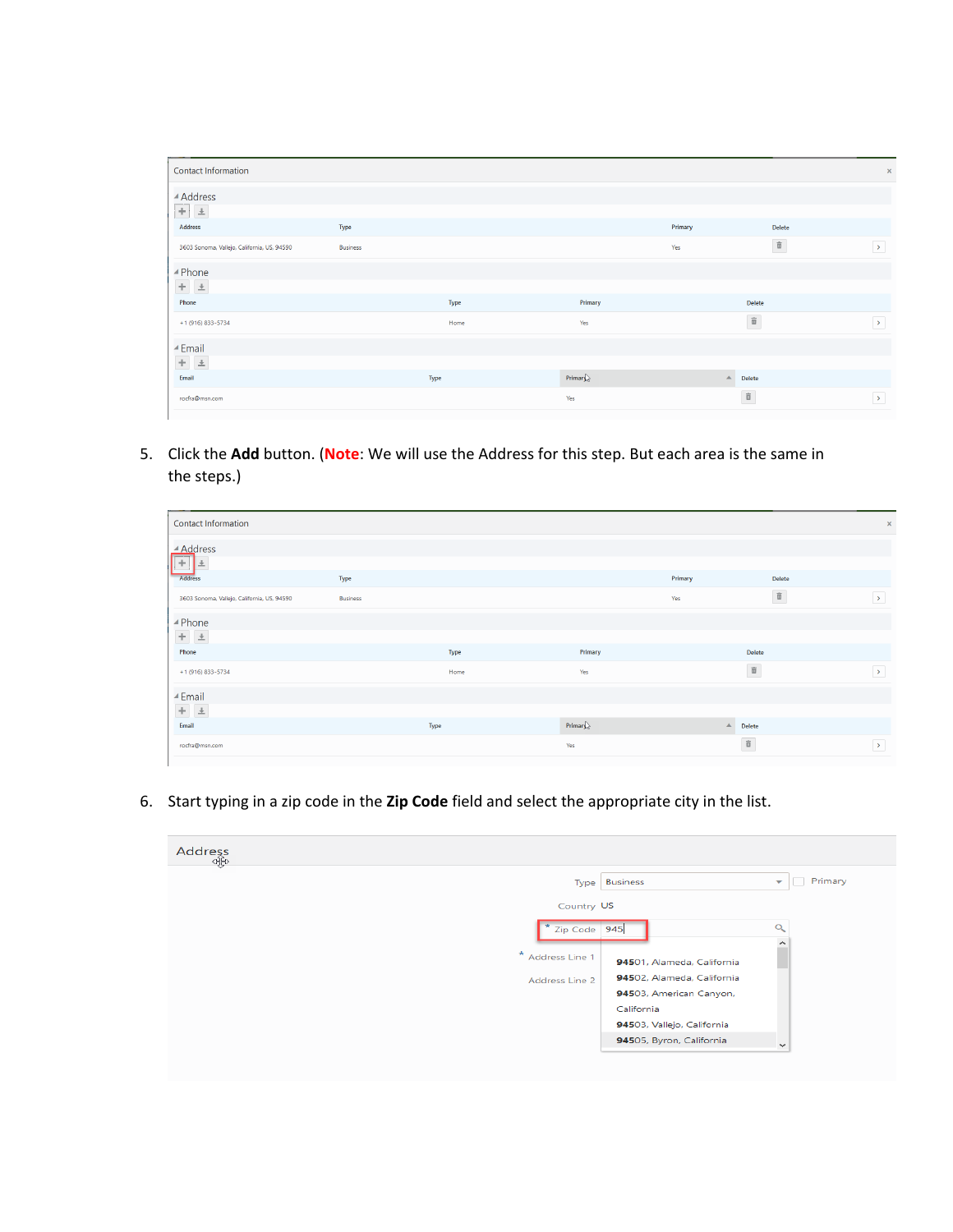7. Enter your address number and street name in the **Address Line 1** field and click **Save**.

| Address                |                                               |
|------------------------|-----------------------------------------------|
|                        | $\blacktriangledown$ Primary<br>Type Business |
| Country US             |                                               |
| $\star$ Zip Code 94503 | $\mathbf{Q}_\mathrm{c}$                       |
|                        | -Vollojo, Colifornia                          |
|                        | * Address Line 1 555 Santa Clara              |
| Address Line 2         |                                               |
|                        |                                               |
|                        |                                               |
|                        |                                               |
|                        |                                               |
|                        |                                               |
|                        |                                               |
|                        |                                               |
|                        |                                               |
|                        |                                               |
|                        |                                               |
|                        |                                               |
|                        |                                               |
|                        |                                               |
|                        | Save<br>Cancel                                |
|                        |                                               |
|                        |                                               |

**Note**: You may also want to add other contacts to your profile to make it easier if you have people that you work with you need to be easily related to your permits.

## 8. Select the **Contacts** section.

|                                  | City of Vallejo                                                                    | $\mathbb{Q}$<br>$\mathbf{E}$<br>旨   |
|----------------------------------|------------------------------------------------------------------------------------|-------------------------------------|
| Manage Account                   |                                                                                    |                                     |
| Account Information              | Profile-Tom Edwards                                                                | Clone Profile<br>Create New Profile |
| Profiles                         | <b>Profile Basics</b><br>Set a default profile, or update profile name and status. | Personal.Default                    |
| Tom Edwards<br>Personal, Default | <b>Contact Information</b><br>Update phone number, email, and address.             | Added 4                             |
|                                  | <b>Contacts</b><br>Add contacts for quick access from applications.                | Added: none                         |
|                                  | Licenses                                                                           | Added: none, Contractor: No         |

## 9. Click the **Add** button.

| Contacts            |                 |       |       |                |               |  |
|---------------------|-----------------|-------|-------|----------------|---------------|--|
|                     |                 |       |       |                |               |  |
| Name                | <b>Business</b> | Email | Phone | <b>Address</b> | <b>Delete</b> |  |
| No data to display. |                 |       |       |                |               |  |
|                     |                 |       |       |                |               |  |